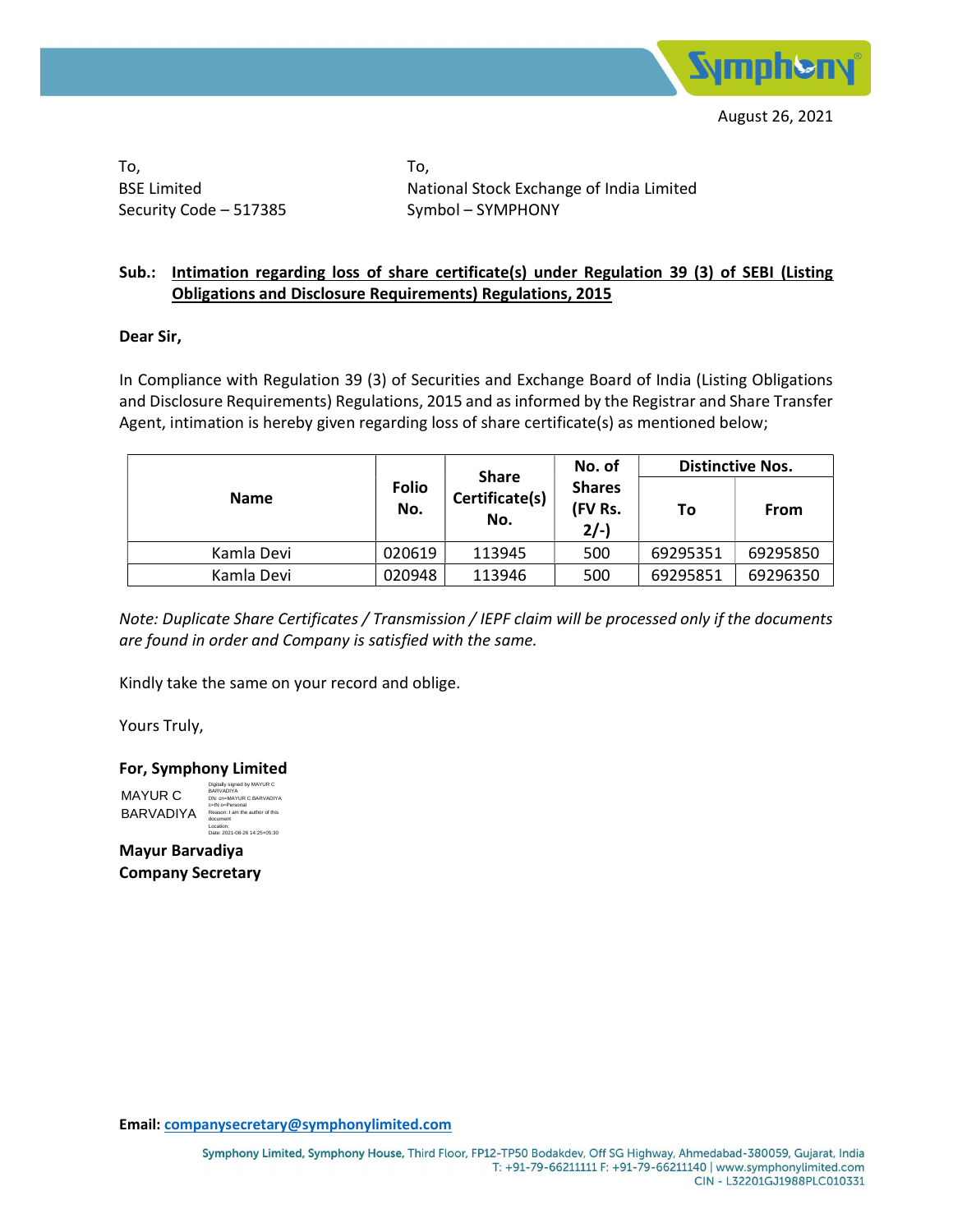# **[Caution, External Mail]-Duplicate Share Intimations Received On : 20210824 SYMPHONY LIMITED FV 2 Folio no: 020619**

## bssduplicate@bigshareonline.com <bssduplicate@bigshareonline.com>

Tue 24-Aug-21 3:01 PM

To: Mayur Barvadiya <mayur.barvadiya@symphonylimited.com>; Chintan Amlani <chintan.amlani@symphonylimited.com>; Surendra kulkarni <surendra.kulkarni@symphonylimited.com> Cc: ganesh@bigshareonline.com <ganesh@bigshareonline.com>; jibu@bigshareonline.com <jibu@bigshareonline.com>; vinod.y@bigshareonline.com <vinod.y@bigshareonline.com>; bssduplicate@bigshareonline.com <bssduplicate@bigshareonline.com>

**U** 1 attachments (168 KB)

541600.pdf;

CAUTION: This email originated from outside of the organization. Do not click links or open attachments unless you recognize the sender and know the content is safe.

#### Dear Sir/Ma'am,

Please be informed that in terms of the provisions of the SEBI (LODR) Regulations, 2015, the Company is required to submit information regarding loss of share certificates and issue of duplicate certificates, to the stock exchange within two days of its getting information. Further, the said intimation has to be filed only through the mode of NEAPS filing for NSE and on listing.bseindia.com for BSE and not via hard copy submission.

Accordingly, we are sharing herewith the receipt of the following request for loss of share certificate of the Company by shareholders, to enable you to comply with the said regulatory requirement within the timelines prescribed.

| Client Name         | Cert.<br>No | Dist. No<br>From | Dist. NO.<br>To | Folio No. | Quantity | Name       | JH <sub>1</sub> | JH2 |
|---------------------|-------------|------------------|-----------------|-----------|----------|------------|-----------------|-----|
| SYMPHONY LIMITED FV | 113945      | 69295351         | 69295850        | 020619    | 500      | KAMLA DEVI |                 |     |

Should you have any queries in respect of the aforesaid instruction kindly revert back.

Regards,

Bigshare Services Pvt. Ltd.